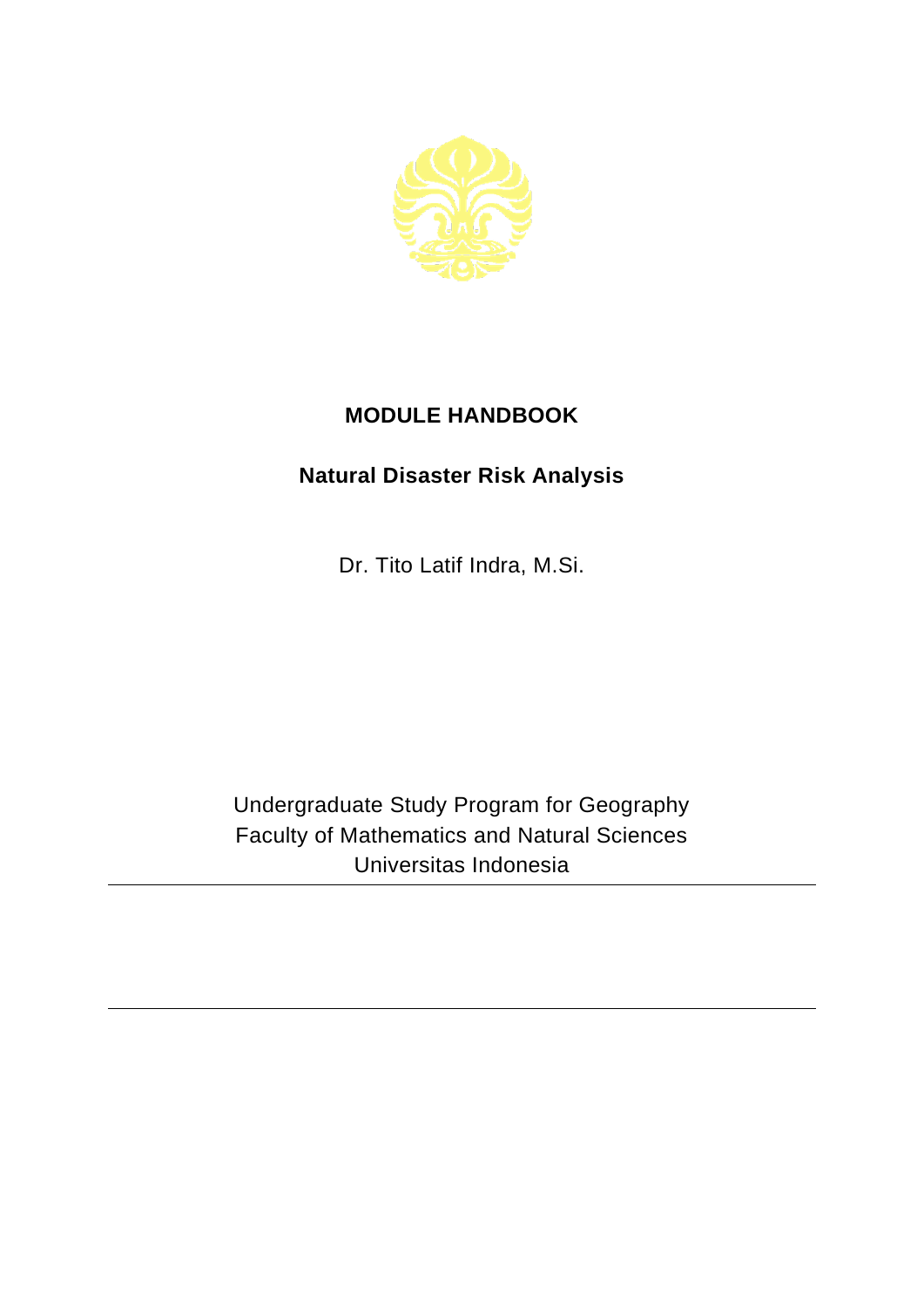| Module designation                                                 | Natural Disaster Risk Analysis                                                                                                                                                                                                                                                                                                                                                                                                               |
|--------------------------------------------------------------------|----------------------------------------------------------------------------------------------------------------------------------------------------------------------------------------------------------------------------------------------------------------------------------------------------------------------------------------------------------------------------------------------------------------------------------------------|
| Semester(s) in which the module is<br>taught                       | Sixth (6th) Semester                                                                                                                                                                                                                                                                                                                                                                                                                         |
| Person responsible for the module                                  | Dr. Tito Latif Indra, M.Si.                                                                                                                                                                                                                                                                                                                                                                                                                  |
| Lecturer                                                           | Dr. Tito Latif Indra, M.Si.<br>1.<br>Dr. Taqyuddin, M.Hum.<br>2.<br>3.                                                                                                                                                                                                                                                                                                                                                                       |
| Language                                                           | Bahasa Indonesia                                                                                                                                                                                                                                                                                                                                                                                                                             |
| Relation to curriculum                                             | Elective                                                                                                                                                                                                                                                                                                                                                                                                                                     |
| Teaching methods                                                   | Student-centered Learning and combination with Cooperative Learning                                                                                                                                                                                                                                                                                                                                                                          |
| Workload (incl. contact hours, self-<br>study hours)               | Lectures: 100 minutes per week per semester<br>1.<br>Assignment: 120 minutes per week per semester<br>2.<br>Independent study: 120 minutes per week per semester<br>3.<br>Minutes x weeks x semester: 340 x 14 x 1 = 4760 minutes per<br>4.<br>semester<br>Midterm Examination: 100 minutes per semester<br>5.<br>6.<br>Final Examination: 100 minutes per semester<br>Total workload per semester: 4950 minutes / 82 hours 40 minutes<br>7. |
| Credit points                                                      | $2$ (Two)                                                                                                                                                                                                                                                                                                                                                                                                                                    |
| Required and recommended pre-<br>requisites for joining the module | Principles and Perspective in Physical Geography<br>1.                                                                                                                                                                                                                                                                                                                                                                                       |
| Module objectives/intended learn-<br>ing outcomes                  | After completing this course students are able to analyze the risk of<br>natural disasters in the physical, social and economic context<br>systematically and spatially, the impact of disaster, and regional spatial<br>planning according to regional disaster conditions                                                                                                                                                                  |
| Content                                                            | Concepts and scope of disaster risk<br>1.<br>Natural disaster risk data inventorisation: social, economy, and<br>2.<br>demography<br>Natural disasters risk analysis: concept and application on a specific<br>3.<br>ecosystem<br>Natural disasters risk management and development planning<br>4.                                                                                                                                           |
| <b>Examination forms</b>                                           | $\overline{\phantom{m}}$                                                                                                                                                                                                                                                                                                                                                                                                                     |
| Study and examination require-<br>ments                            | Group & Presentation Score (20%)<br>1.<br>Individual Score (20%)<br>2.<br>Midterm Examination (30%)<br>3.<br>Final Examination (30%)"<br>4.                                                                                                                                                                                                                                                                                                  |